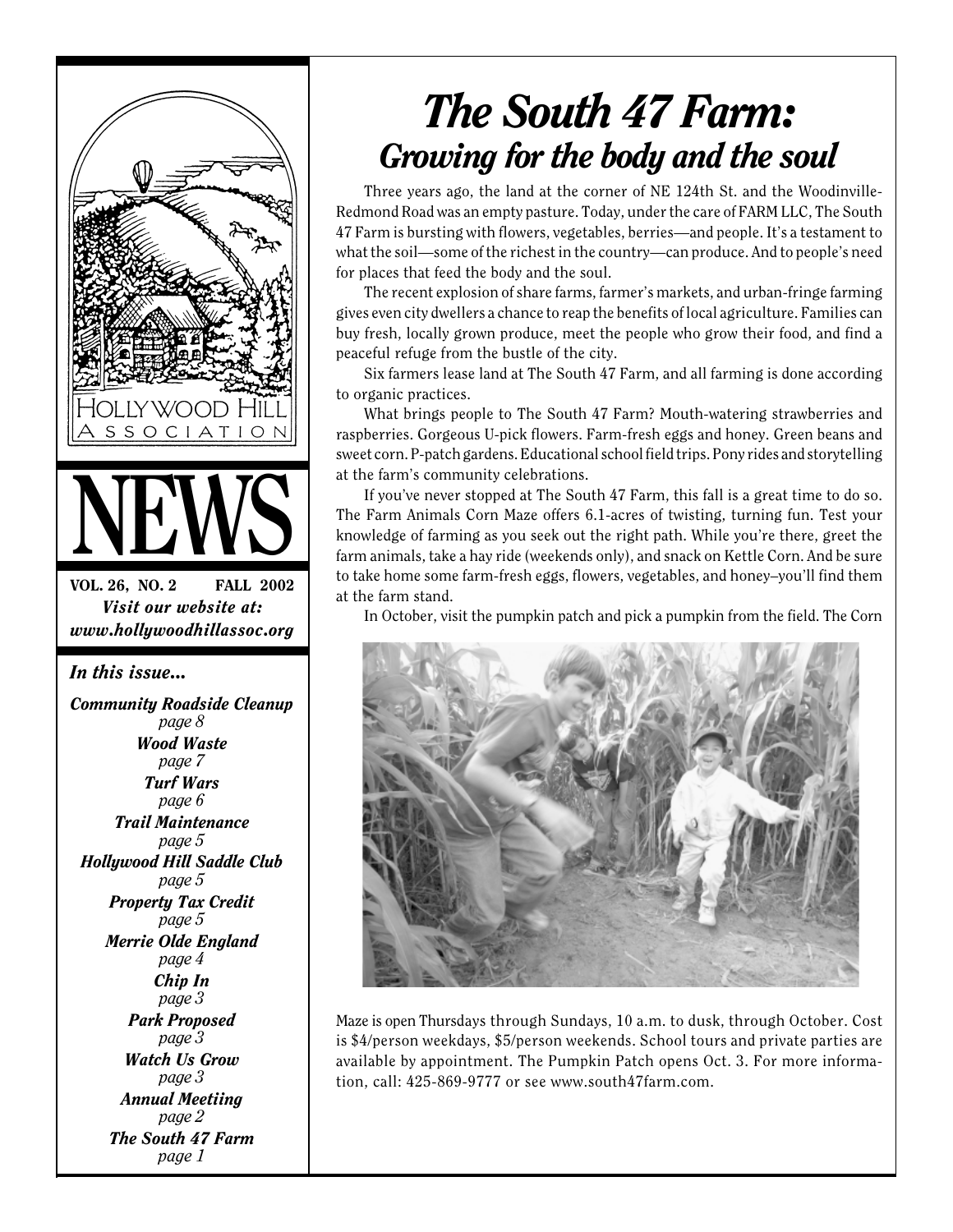## *...from the ex-President*

#### *Changing Perspectives*

*The act of being alive is an adventure unto itself.*

We need not commit ourselves to anything beyond the basics of sustaining our lives to be able to claim, at the end of the day, that we have participated in an adventure. But, among those who have the choice, and most of us do, few are satisfied with going through life experiencing such a bare minimum.

This life offers a cornucopia of activities into which to delve. Sports, music, community service, cuisine and travel are just a few of the broad categories we can explore, each constituting an adventure, great or small, which adds spice and depth to our basic existence.

Any adventure carries a degree of risk, and some measure of bravery is behind every just reward. As I came to know in observing the births of my children, the purest bravery is unaware of itself.

It is with a spirit of adventure that my family has decided to live outside the country for a year. There are certain trials involved with such an uprooting, but we anticipate that there will be some rewards as well. Not the least of these should be the new perspectives to which we will be exposed. It is through such contrasts that one more fully appreciates the bird in hand that we may have otherwise taken for granted.

Even while my family is fully engaged in our new adventure, there is a part of us that looks forward to returning to our home and community on Hollywood Hill. As with most residents, we chose to live on the Hill in large part due to the pleasant rural character found on the Hill as well as an accompanying sense of community identity that is increasingly rare. Our perspective evolved over the years as we came to understand that these unique qualities were not accidental, but rather the result of efforts by many forward-looking residents over several decades.

The Hollywood Hill Association has been an integral part of this equation over the 26 years of its existence. A primary purpose of the HHA has been proactive involvement with landuse issues and it is well-respected at local government levels in this regard. But it has been a forum for many other activities as well. Right now, there are some exciting projects unfolding which could result in wonderful additions to our community.

This happens only with the support of the community and, most importantly, the direct involvement of a succession of individuals. This theme is repeated around the globe, with the most desirable communities having an active and involved local citizenry.

As I have, by necessity, stepped down from being president of the HHA, we are fortunate to have Torrey Russell agree to pick up the reins. He has a lot of good ideas and energy, along with some great support on the board and committees. But, there's plenty of room for more folks to become involved.

You live in a wonderful community and have a rare and influential tool at your disposal in the HHA. This next year will be a good time to support your neighborhood by donating a few hours to one of the community projects that are underway. Feel free to contact any board member concerning attending one of our monthly board meetings. We'll look forward to seeing the progress upon our return next year.

*— Michael Tanksley*

2

### Annual Meeting

*Come One, Come All (even if you are not a member) to the Annual Meeting at Willows Lodge Monday October 21st at 6:30pm through 9:30 pm.*

The Hollywood Hill Association will be holding our annual meeting at the Willows Lodge. Willows Lodge has been kind enough to offer us use of their world class facility. Recently they were voted one of the world's top 50 romantic getaways by Travel and Leisure Magazine. Imagine that, right here in our little valley. If you haven't had a chance to come and see the wonderful place make a point of coming to the Holly Wood Hill Association Annual Meeting. This is a neighborhood event and everyone is welcome (you do not need to be a member to come to this meeting). As has become a tradition with the hill, we will be inviting the political candidates running for office to speak about their positions and take questions. So come and meet your future legislators and have some fun with your neighbors. No host bar available. Child care available on donation basis.

> *Visit your community web site for more on these and other issues effecting our community.*

*www.hollywoodhillassoc.org*

### YOUR ASSOCIATION

The Hollywood Hill Association is a private, state nonprofit corporation, formally chartered in 1976. We are an all volunteer, community based organization, dedicated to the preservation of our community character.

**President Torrey Russell: 483-6531 Vice President Susan Cyr: 487-2908**<br>**Secretary** Jan Hunt: 806-0118 **Secretary Jan Hunt: 806-0118 Treasurer Mary VandenBerg Hosizaki: 770-6629 Directors Karen Mackie: 483-0889 Marsha Martin: 883-8561** Lincoln Potter: 481-8382 Mike Tanksley Bethann Martin **Website www.hollywoodhillassoc.org**

The HHA is managed by a 9-member Board of Directors. Elections are held by mail each autumn at the time of the HHA annual membership meeting. The existing Board selects candidates from those volunteers who have demonstrated a willingness to actively contribute to the HHA and who support its goals. Board meetings are scheduled for the 2nd Thursday of each month at the homes of Board members. The Board welcomes HHA members who wish to attend these meetings as long as prior arrangement has been made. Because these are business meetings, space availability and legal issues may require closed meetings from time to time. Contact any Board member if you are interested in attending.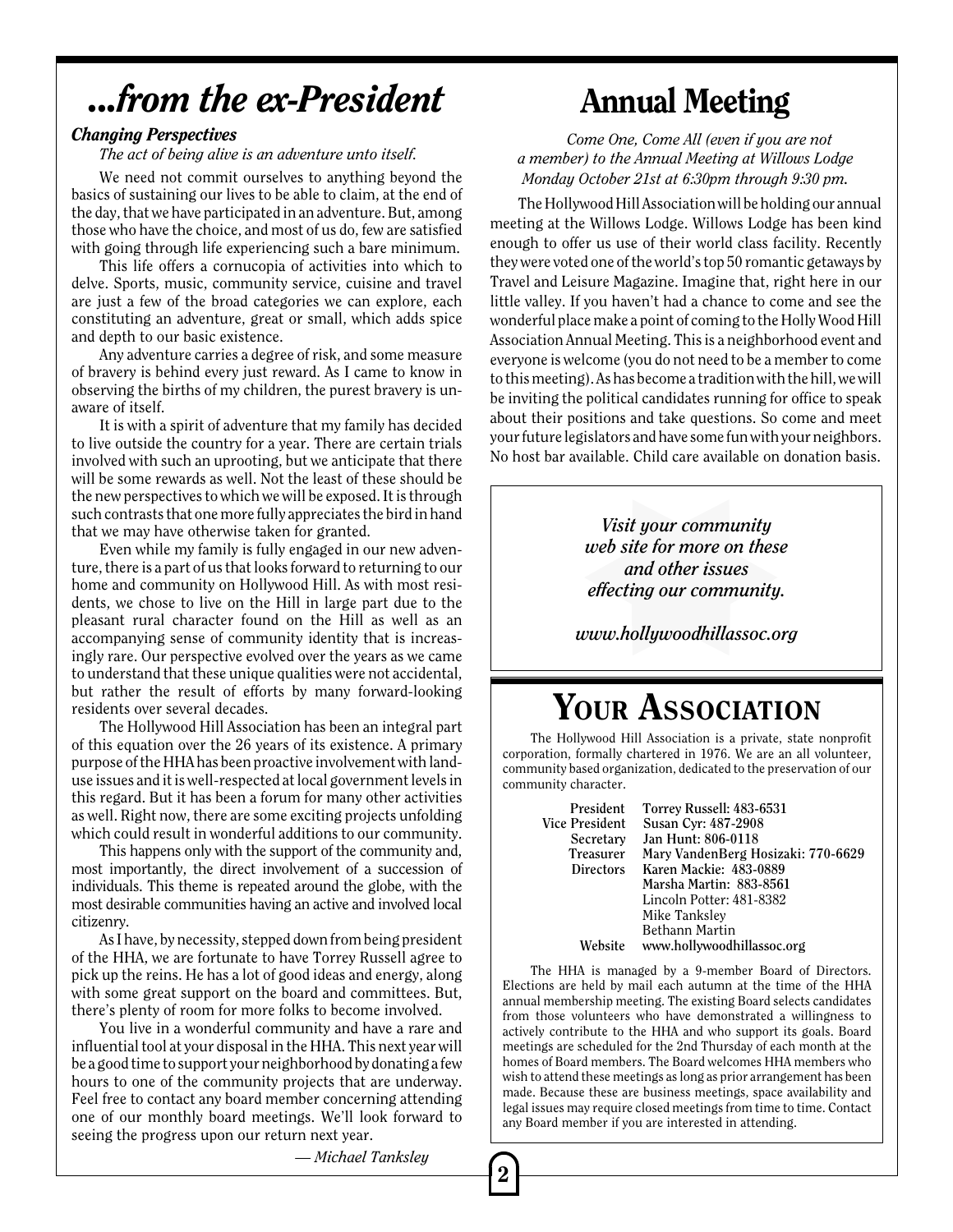## *Park Proposed for Hollywood Hill*

Most Hollywood Hill residents are at least aware of the large chunk of vacant land immediately south of Hollywood Hill Elementary School. This land is owned by King County Roads (Transportation Department) and is being used as a transfer site for road and clearing debris for King County and the City of Woodinville. This parcel has long been eyed by the Hollywood Hill Association for acquisition and development into parkland, but efforts to transform debris into grass have never come to fruition. Now, thanks to recent efforts by our immediate past president Michael Tanksley, negotiations have been started between King County Roads and King County Parks regarding a possible land swap between the two agencies has been proposed.

The catch is that while King County has funds for acquisition and development of parkland, they do not currently have sufficient money for maintenance and operations and are therefore looking into public/private partnerships to operate parks. The Hollywood Hill Association with other local groups such as the Hollywood Hill Saddle Club would be this partner and therefore responsible for maintenance of the park once it is developed.

This site is ideal for development into a park for several reasons. It is large (26 acres), centrally located in the community, well-buffered from neighbors yet adjacent to the elementary school, and it is absolutely beautiful! Preliminary plans for a passive use park call for a large central grassy field, slightly crowned and suitable for sports team practices and pick-up games, walking and equestrian trails winding through the surrounding woods, benches for rest and relaxation, and a moderate-sized gravel parking lot.

The Hollywood Hill Association is delighted at these recent developments but will need the support of the community to see the park become a reality. There will be site and design plans at the Annual Meeting for a better understanding of the scope and details of this project. If you would like to be involved in helping create this neighborhood asset, please contact committee member Susan Cyr at 487-2908.

## Come watch us grow!

The Woodinville Farmers Market wants to thank the HHA for your continuing support of our efforts!

We hope you've dropped by this season and seen our terrific range of produce and plants from our farmers, as well as an assortment of hand-made crafts. This has been our strongest season yet and we've been delighted to count as regulars an organic baker and a wonderful pie-maker selling fresh fruit delights to the public this season. We've been averaging 18-20 farmers and plant growers each week! Our cooking demonstrations have been a big hit with the public. In addition, our services to low income families have expanded beyond just being a WIC program site to becoming the pilot location for a Senior Nutrition Program, providing low income seniors in our area with \$50 worth of farm fresh produce! This program has been so successful it is expected to be replicated in other markets in King County next season.

We're also pleased to announce that Friends of the Woodinville Farmers Market is well-launched and actively working on behalf of the community to support the creation of a permanent home for the market and to offer a range of educational services on nutrition and sustainable agriculture. By becoming a member of Friends, you are actively participating in supporting the success of the small farmers and specialty crop growers in our community.

The Friends of the Woodinville Farmers Market continue to work with King County to try to secure the property that was originally designated for a fire station, then for Northshore Youth Soccer Association. This site is on the South Bypass, adjacent to Zante Farm. We remain hopeful that we'll be able to move to this new site in time for our season opening in Spring, 2003. However there are still some hurdles to overcome, including the reality that the NYSA holds a pre-existing agreement with King County for that same property.

There is still time to sample this season's market bounty. Our season will end on October 19 with a Holiday Craft Show.

For information about the market call Grant Davidson at 425-485-1042. For information about Friends of the Woodinville Farmers Market call Gretchen Garth at 425-487-3037.

# *It's your hill. . . when do you chip in?*

3

As a five year volunteer and now the new President of HHA, I am so thankful for all those people who came before me. I live in a safe place with plenty of room for my family and I to enjoy the feeling of being in the country, and yet we are only a few minutes from major metropolitan areas. I am not sure how long we can keep the hill this way, but I am hoping that it will remain like this for my daughter when she is older. One of the many reasons this hill remains as rural and beautiful as it is because of all the volunteers that have helped over the years. The HHA survives only because people care. We have many wonderful people who put in a few hours each month to keep this organization moving along. As always, there are more projects then we have people to help. Won't take a minute and volunteer some of your time. Just an hour or two each month is all we ask. It will mean a lot to your neighbors and to the people who inherit this beautiful hill from us. Write me with your ideas of what you want to do to help the hill, or just drop me a line to say hi. You can reach me at torrey@russells.net or phone at 483-6531.

> *—Torrey Russell, President Hollywood Hill Association*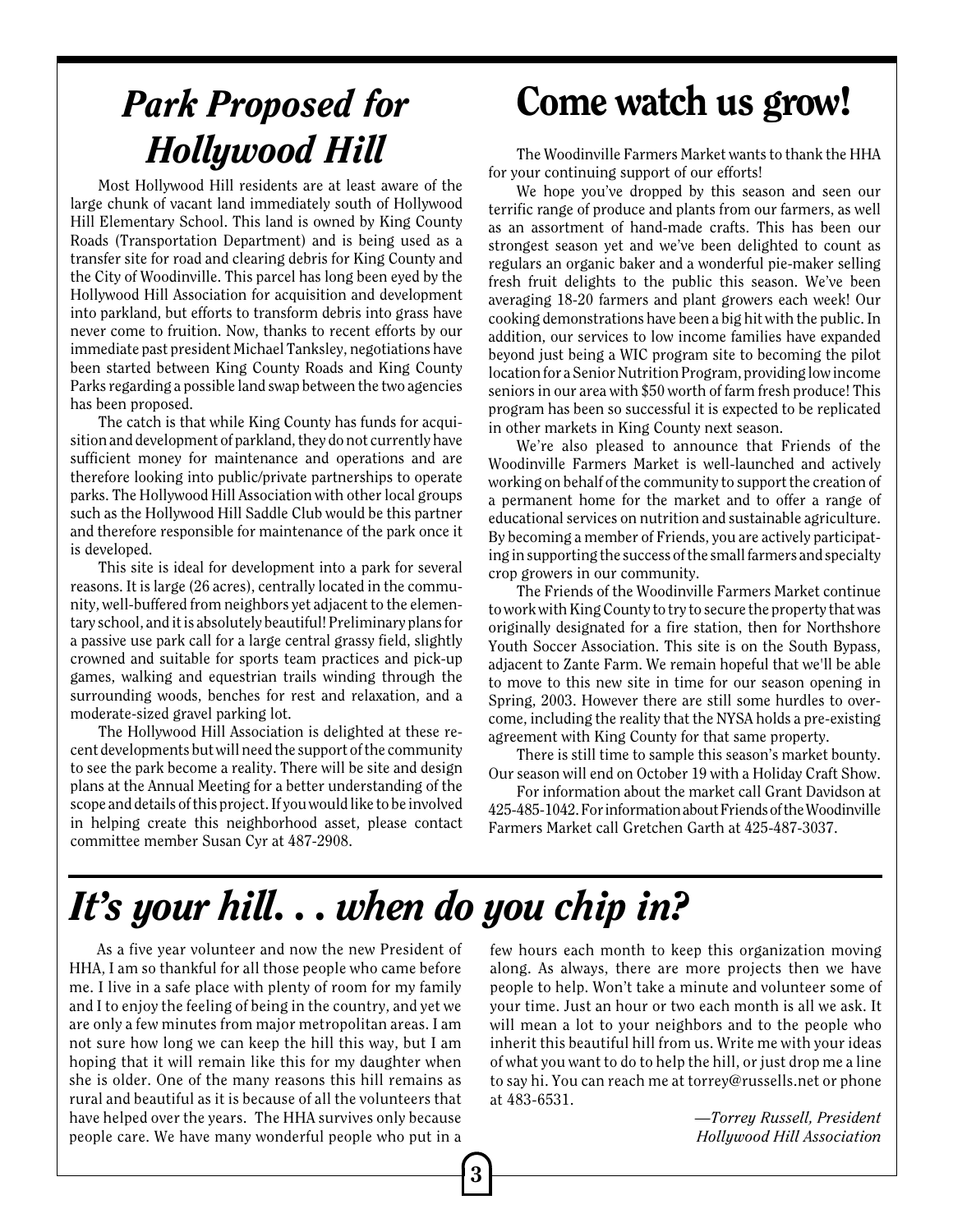## *WE ARE NOT IN MERRIE OLDE ENGLAND!!*

And three plants native to Great Britain should have stayed there instead of being introduced on Hollywood Hill!! These plants are invading our woods and open areas, displacing the desirable plant species, destroying beneficial native habitat and even killing trees. If you hike or ride in Gold Creek Park, 10 Acres park, on the paths or along the roads, notice how holly, ivy and Scotch Broom are showing up in ever-larger patches. If you would like to help with a "weeding frenzy" work party in Gold Creek Park in October (day to be decided) please call Jan Hunt at 806-0118 or sign in on our website (What is your website?). King County will provide the disposal and a noxious weed expert to help.

Our area is even named for one of these plants! The wife of the original owner of the Farm, planted English holly all along their drive and officially requested our name. If only she had asked a native plant biologist or could see our wooded areas today, she might have picked something else, like Indian Plum. Holly is the female plant that produces those pretty red berries. The birds eat them, which distributes the seeds. Holly establishes easily and when not controlled, forms ever-larger impenetrable thickets that merge with other thickets. Holly leaves are so sharp they resemble thorns, and some paths are getting difficult for walking or riding. Very small holly bushes can be easily up rooted, but larger ones are difficult to remove because of the extensive root system and hard woody growth. The leaves poke through even a thick shirt, and their waxy surface repels herbicides. PLEASE, people who have holly, cut down the berry producing bushes and remove the stumps, or at least cover them with netting designed to foil birds. If you must have holly, plant a sterile male plant. Take out stray hollies that appear on your property. Then walk in the woods and do your part to remove those "gone wild." Be sure to wear heavy clothing and use heavy-duty gloves. Do not compost the cuttings or send to commercial mulchers. Large pieces can be chipped, otherwise put in yard waste bins or the trash.

Many people on the Hill have planted both English and Irish ivy and many experts now consider (4 cultivars of) two species of this groundcover a growing and even serious threat (there are hundreds of cultivars - 4 are recognized as invasive). Like holly, ivy is also spread by birds eating the plant's berries (which can be irritating or even poisonous to pets and children) or by stems riding along on shoes into the woods. Once in a suitable area, usually the woods, it spreads rapidly, creating "ivy deserts" that provide very little food for wildlife compared to our native plants. Many people have planted ivy to control erosion, but ivy's shallow root system does little to prevent erosion and can even make it worse. Ivy does provide great rat habitat. Do you really want a colony of diseasecarrying animals living next to your house? A few years ago at a park in Bellevue all the ivy near the playground had to be removed because rats were going after people's food. Native ground covers provide much better soil control and discourage rats.

The biggest problem is what ivy does to trees. Around people's homes and in the park, we have seen Doug Firs and other trees so shrouded with the leafy vines sticking out 4-5' around the tree (some vines climbing up to the tree top) that their trunks are barely visible. According to the Native Plant Society and the Noxious Weed Board, ivy debilitates a tree making it susceptible to disease the following ways: reducing air-flow around the trunk; strangling the tree around it's base; reducing the flow of nutrients up and down the tree (which take place just under the bark); robbing the roots of water and adding up to 2100 lb to a tree! This extra weight and sail-like growth out from the trunk will make a weakened tree, especially the shallow rooted firs, prone to falling in a high wind. Consider how much damage a large Doug Fir with an extra 1-2 thousand pounds will cause crashing on yours or your neighbor's house, or on a car on the road. The longer the ivy is allowed to grow under and up a tree the more likely that damage will take place. In England, ivy is not a problem because it has natural predators, but here we are the only controlling factor. Luckily ivy is a little easier to eliminate than holly because of the shallow roots, except around a main taproot. Here again, only manual labor works because the waxy leaves resist herbicides. The Ivy Out website: http:// www.ivyout.org/ shows excellent pictures and instructions for clearing an area of ivy or call 206-527-3210 for information. King County has an excellent new brochure on its Noxious Weed Website: http://dnr.metrokc.gov/weeds/weedid.htm #Class or call 206-296-0290. They advise cutting all the ivy vines at the base of a tree. Pull up as much ivy from the area as possible using the Ivy Out "ivy roll" technique and do followup pull-ups over the next several years. Late summer and fall are the best time; spring and early summer are the worst because young native plants under the ivy can also be harmed. We found an especially "afflicted" fir in Gold Creek park during the winter and had to come back with saws as well as loppers to even cut the vines. One stem was 4" thick, and a 2 ft section weighed 5 lbs! Now the leaves have dropped and the vines have shrunk dramatically, but there is more to do about the remaining large stems and large area of ivy at the base.

Scotch Broom was also planted to control erosion and has ruined many open sunny patches. Think of it as the sun-loving version of the other two nasty weeds.

So why keep a plant that is doing more harm than good to our beautiful woods and fields? Help save the threatened areas too! There are other weeds here that are quite bad like Herb Robert. Check out the King County website http:// dnr.metrokc.gov/weeds or call 206-296-0290.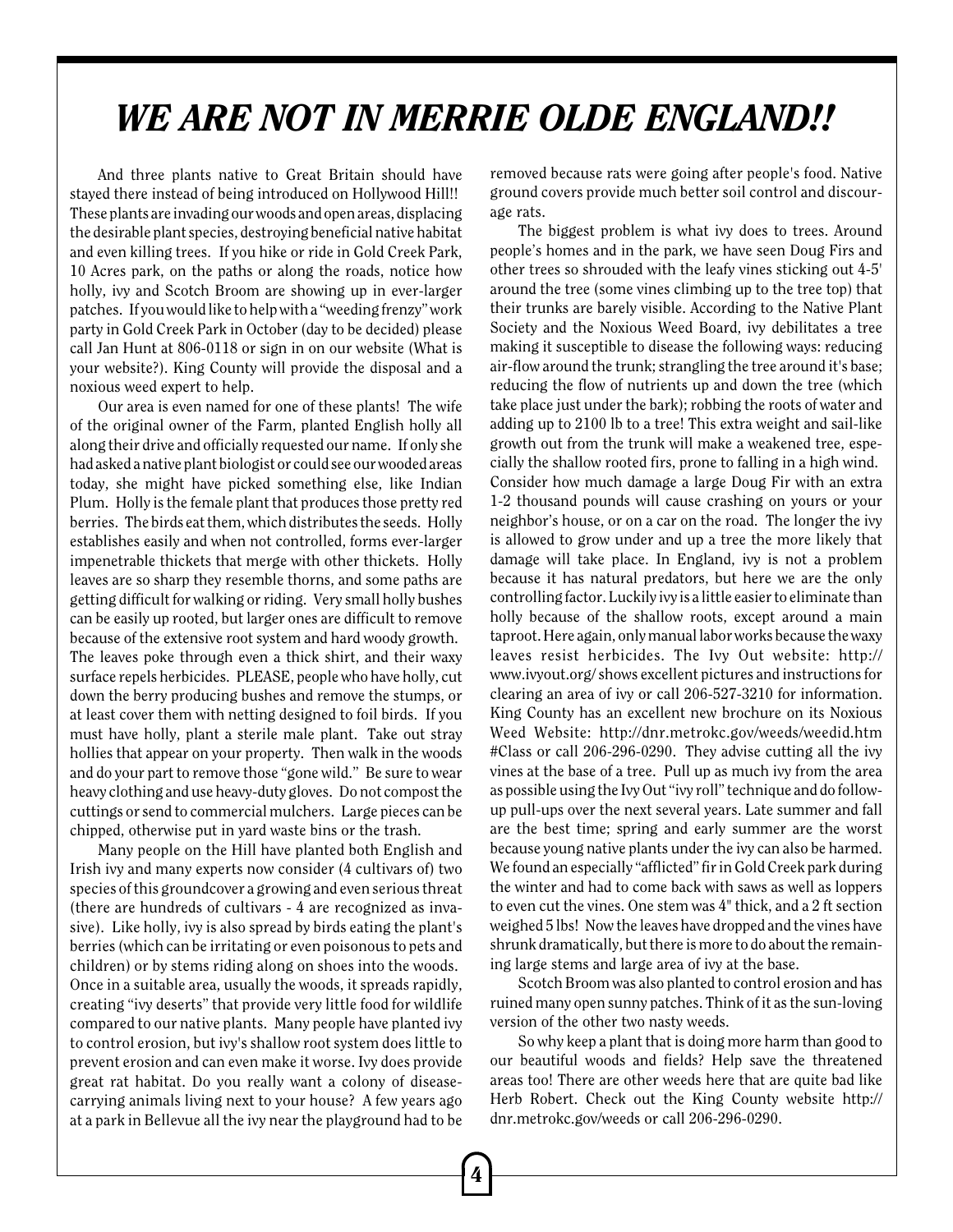### PROPERTY TAX CREDIT FOR TRAIL ACCESS

The King County Executive Horse Council has been working with King County over the past several years to save historically used equestrian/pedestrian trails. It has also worked to secure alternative public access to regional trails and facilities if the former access had been shut down by development or property owners.

We finally have a win/win situation for trail users and property owners through the Public Benefit Rating System's (PBRS) "current use taxation" program. A property owner who grants a public easement for equestrian/pedestrian access can receive a tax break not only on land used for a public trail, but also on land with barns, pastures, woods, or other scenic features which do not require public access.

Liability, controls set by the property owner, permitting, etc. were thoroughly worked out by a committee of trail users, land owners, attorneys and County staff and Council members. The Revised Code of Washington (RCW 4.24.200-210) already protects "any public or private landowners...who allow members of the public to use (their land) for the purposes of outdoor recreation...which includes the riding of horses. Public or private landowners "shall not be liable for intentional injuries to such users." Property owners are only liable for "injuries sustained to users by reason of a known, dangerous, artificial, latent condition for which warning signs have not been conspicuously posted."

The success of the County's current use taxation program is based on a long-term commitment.

1. A non-refundable application fee of \$200 is required. Once County accepts an application for current use taxation, it will take two years from the acceptance date to go into affect.

2. If you stay in the program for 10 years or longer and give County two years notice that you want to withdraw from it, you will be required to pay interest on the saved taxes. If you do not give notice, you will be required to pay interest on the saved taxes and a 20% penalty on any saved taxes in the interim (maximum 7 year roll back tax penalty).

3. If you sell your property, the new owners can continue the program and former owners, therefore, have no penalty to pay.

Call Ted Sullivan at 206-205-5170 for more information and application packet.

#### *Keep Your Septic System Working*

The maintenance of your septic system is an important factor in continuing the lifestyle that you enjoy in our area. The recommended time frame for having your septic tank pumped is every 3 to 5 years. Heavy use of the system requires that the tank be pumped more often than does use by a one or two person household. If you do not know the location of your septic system, most particularly the opening of the tank, you should be able to obtain the information from the King County Office of Environmental Health at (206) 296-4932. Association members have access year round to a reduced rate of \$30 off the regular price offered by Pete Couty who owns Alberta Septic Systems. Additional charges will be made for locating a tank, unearthing the cover, repairs, etc. Mr. Couty is licensed and is qualified not only to pump your tank and make repairs but also to install a new system. Call Karen Mackie, board member, at 483-0889 if you have questions or would like assistance in contacting Pete.

#### *Saddle Club Schedule*

Summer is now coming to an end along with most of the Hollywood Hill Saddle Clubs events for 2002. We will end our events year, as always, with our annual Prize Ride on Sunday October 6th. This event is open to the public and is especially fun for Hollywood Hill residents since we use the Gold Creek County Park Trails and the Tolt Pipeline. Cash awards will be given out along with many donated equestrian items. Registration is from 9:00 am - 11:00 am with last rider out at 11:00 am. Chili will be served for lunch so plan on attending. You can ride the trails, walk the trails or stroll the trails and still be a Prize winner!!

On September 28th the Hollywood Hill Saddle Club and the Hollywood Hill Association will be joining hands to begin a joint maintenance group for the Gold Creek County Park Trails and the adjoining trails throughout our community. Bring your weedwackers, pruners, and rakes at 9:00am Saturday Sept. 28th to the trailhead at NE160th and 154th Avenue N.E., and let's see how much progress we can make toward clearing the trails.

HHSC also encourages our members to take part in the roadside clean-up scheduled for September 28th.

> *Respectively Submitted, Lynn Burch , President Saddle Club*

### *TRAIL MAINTENANCE*

Have you ever ridden or walked a trail that had recently been cleared of overgrown blackberries and brush? Nice isn't it? Well those people who do the clearing deserve to be recognized. One person is Marcie Brunk who bought and uses a very effective brush cutter on trails owned by the Hollywood Hill Association as well as trails used by the Hollywood Hill Saddle Club. Sue Anderson, and Ann and Teresa Mathiesen also do trail maintenance for the Hollywood Hill Saddle Club. In Goldcreek Park, Lynn and John Burch and Maxine and Gary Glass have been extremely involved in maintaining trails for over a decade. All these wonderful people and others, who quietly go about making a trail better than they found it, deserve a big "thank you" from the community.

In light of severe maintenance budget cuts for county and city park departments, the keywords for the new Hollywood Hill Association/Saddle Club trail committee is now "user maintains." If you ride or walk any part of the trail system here on Hollywood Hill, we need YOU to help maintain trails. Come join us. The next opportunity to help out is a work party in Goldcreek Park on Saturday, September 28th starting at 9 AM. Bring your own clippers, gloves and muscle to reclaim the park trails from overgrown brush. Call or email Jan Reinking for more details. (425) 485-3452 or trihaven@earthlink.net.

#### *NEW TRAIL COMMITTEE*

The new Trail Chairperson for the Hollywood Hill Association is Jan Reinking. She will be working with Lynn and John Burch who head the Hollywood Hill Saddle Club Trail Committee. Please call Jan if you want to be involved in maintaining trails, securing new trail connections and finding solutions to trail problems. (425) 485-3452 or trihaven@earthlink.net.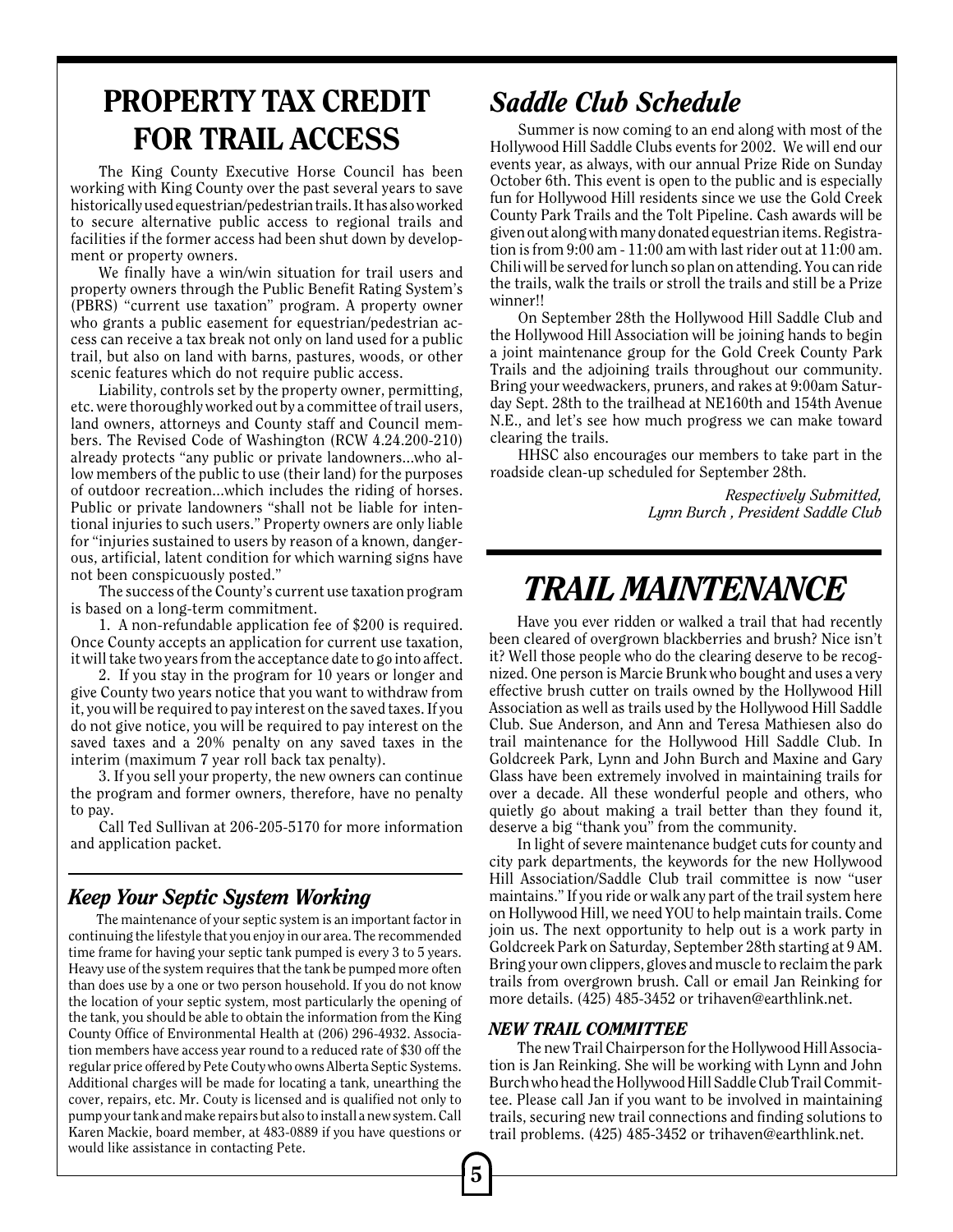#### *Don't Enlist in the Turf Wars; We Need Farm Fields and Play Fields*

(Sent to local papers)

Those who want to convert protected farmland to other uses continue their efforts to undermine this cornerstone of our efforts to manage growth. The resulting sediment plume of misinformation threatens to obscure a basic fact: If our farmlands are lost to other uses, the resource and the green open space that farms provide us will be gone forever. And, if our resource lands are lost to development, our efforts to manage growth in our region will be left in shambles.

Millions of us have recognized that the Puget Sound is a great place to live. Nestled between the mountains and sea, our region offers mild weather, beautiful natural resources, and a vibrant economy.

Accompanying this popularity has been rapid population growth, with more coming. As we focus on the problems associated with accommodating growth, it is important to keep in mind that we have it better than many other places, which are often caught in a relentless spiral of uncontrolled sprawl.

We are fortunate to have inherited a legacy of land-use planning that was put into place a generation ago by forward thinking men and women who learned from others' mistakes. They saw what happened in places where growth was dictated by short-sighted motivations and knew that we could do better.

The Farmland Preservation Program, enacted in 1979, laid much of the foundation for long-term land-use planning in King County. Voter approved and taxpayer financed, this innovative program has allowed farmland to remain in the productive hands of private enterprise while protecting the long-term benefits of agriculture to the greater community.

Farmlands and their associated green belts need special protections if they are to survive in our urbanizing region. Across our country there are countless examples of how other uses drive away agriculture by outbidding it for land and creating a conflicting environment. This is why our Farmland Preservation Program and the Washington State Growth Management Act disallow any nonagricultural uses of designated Agricultural Resource lands. (Less than 4% of King County is designated Agricultural. Within these areas, a few preexisting non-conforming uses are grand fathered in place.)

The Sammamish Valley Agricultural Production District, located between the cities of Woodinville and Redmond, is on the front lines in our regional battle to contain sprawl. With some of the finest soils in our state and close proximity to major markets, agricultural businesses are thriving. Thousands of citizens enjoy the Sammamish River Trail that traverses the farmland. The Valley hosts one of the largest concentrations of sports facilities in the county and businesses such as the wineries have sprung up in the adjacent urban areas, capitalizing on the pleasant rural character to which the farms contribute.

But the lure of inexpensive farmland has attracted a variety of interests who have other ideas. Examples include some private soccer clubs, whose repeated attempts to convert designated agricultural land into massive sports complexes have received much publicity. If they succeed in gaining exceptions to the long-standing farmland protections, not only will we loose the farms on the land converted to these complexes, but nearby farms will be hurt as well.

Non-agricultural uses near farms can interfere with normal farming practices. And making any exceptions to farmland protections will fuel land speculation, driving prices above what agriculture can support. This combination of competition for land and interference with farming will drive farmers from our valleys, as can be seen wherever farmland has not been protected in our county.

The effect of granting such exceptions was reiterated in the March 6th Seattle Times, which featured a prominent anti-farm activist's efforts to discredit agriculture with the goal of developing soccer fields on protected farmland. The article correctly observed that... "His efforts would require dismantling 23 years of ... land preservation policies and practices."

Resource land protection is a cornerstone of our region's growth management efforts. If our policy makers bow to pressure by weakening farmland protections, it will gut our growth management efforts and be a step backwards towards the abyss of unimpeded region-wide urban sprawl.

Our growing communities need more parks, for passive as well as active uses. There have been some successes. For example, County Executive Ron Simms' 101 Ball fields Initiative seeks to construct or rehabilitate 101 ball fields by 2004. But more should be done.

Going forward, we need to strengthen existing requirements for municipalities to concurrently plan for parks when other types of development are accommodated. Cities, which contain most of King County's population and tax base, need to pick up more of the tab for the parks and sport fields needed to serve their growing populations. And we can make smarter use of the facilities we have.

This is not a matter of choosing between parks and farmland. We can have more parks without sacrificing protected farmland. There is still undeveloped land available for parks that would not threaten the small amount of King County that we have protected as Agricultural Resource land. Many of these opportunities would create parks close to our neighborhoods.

But, with every day that goes by, we have less undeveloped land and higher prices for new parks. It is time to stop holding our children's future hostage with corrosive battles over farmland protections and work cooperatively for park development that is consistent with current zoning and growth management policies.

Michael Tanksley, Soccer Dad and President of the Hollywood Hill Association

Tim Trohimovich, Planning Director 1000 Friends of Washington

6

#### *Chipping in to help the hill!*

Dick's Chipping service has agreed to offer all residents of Hollywood Hill a 10% discount on any work they do for you. All you need to do is mention the fact that you saw them in the newsletter, and they will honor the discount. This is a busy time of year for them so if you plan to have your brush chipped call them early. You can reach Dick directly at Dick's Chipping Service telephone 425- 743-9640. The chipper can handle wood up to 9 in. diameter. The company will haul or leave chipped material as desired.

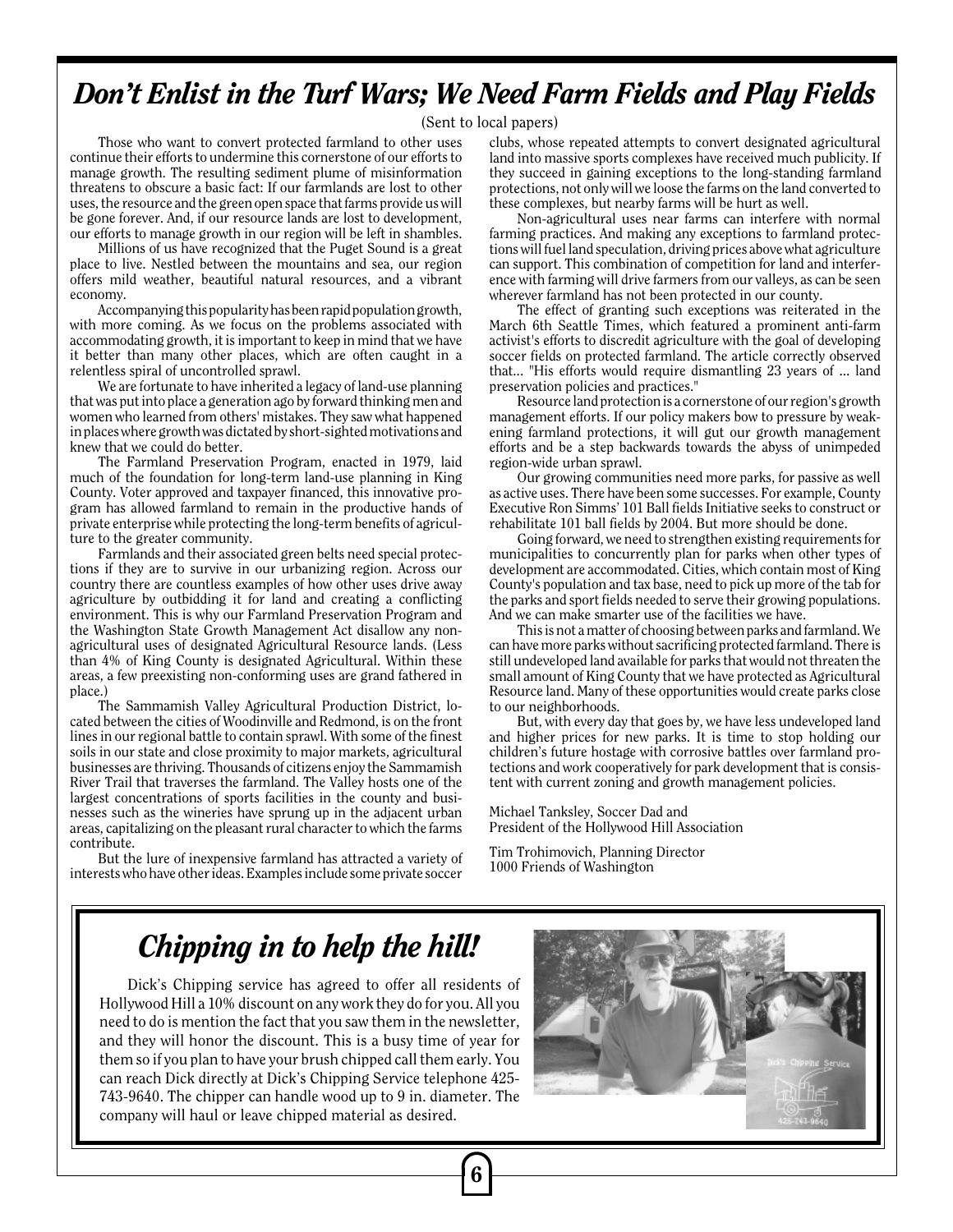#### **WHAT DO I DO WITH MY WOOD WASTE... NOW THAT I CAN'T BURN IT?**

#### *Learn how to turn that waste into a resource.*

In the fall of 2001, the Washington State Department of Ecology, in cooperation with the Puget Sound Clean Air Agency, expanded the area covered by the burn ban. Residents in these areas are no longer allowed to burn their prunings and fallen limbs and trees. In an effort to help residents adjust to this change, the King County Solid Waste Division has gathered information on local resources residents can use to recycle their wood debris.

#### *Options for handling wood waste:*

*• Allow wood to decompose on your property*

Yard waste, food waste, manure, and woody debris: these organic materials decompose in nature to make healthy soil. We can mimic nature and improve our soils by allowing the wood to break down on the property. For more information, call 206-296- 4466 or http://dnr.metrokc.gov/swd/resrecy/composting/ composting.shtml.

*• Set it out for curbside yard waste collection*

Leaves, grass, brush, clippings, prunings and branches under 4 inches in diameter and 8 feet in length are accepted curbside as yard waste. No stumps, lumber, rocks, dirt, sod or demolition debris will be accepted as yard waste. For more information, call 206-296-4466 or http://dnr.metrokc.gov/swd/ resrecy/recycling/curbside.shtml.

*• Haul your wood to a transfer station that accepts wood waste or to a wood processing and recycling facility*

Three of the County-operated transfer stations accept wood waste under 4 inches in diameter and 8 feet in length: Cedar Falls, Enumclaw, and Factoria. Privately-run wood processing facilities will also accept clean wood and wood waste such as clearing debris, logs and stumps.

*• Haul your wood to a community special recycling collection event that accepts wood waste*

This is a FREE opportunity. Some community collection events accept wood waste. Be sure to check first. For the phone number of your local recycling coordinator, call 206-296-4466. King County's website lists when and where the next special recycling event will occur in your area: http:// dnr.metrokc.gov/swd/.

*• Hire a landscaper or mobile chipping company to chip your wood* Some tree and landscaping companies will come to your property and chip your wood waste on-site. You can request that they leave the chips with you (which you can then use as mulch for your yard) or that they take the chips with them.

Wood chips provide an excellent mulch. Mulch retains water, inhibits weed growth, and keeps soil temperatures from becoming too hot or too cold. Mulch also protects sloping ground from soil erosion and stops soil compaction caused by rain or foot traffic on any soil surface. In addition, mulch provides ideal conditions for earthworms and other soil organisms which are necessary for healthy soil and plants. For more information about mulching, contact the County at 206-296-4466.

#### *Local resources for managing your wood debris.*

The names of the private companies listed below are being provided by King County for your information only. This list is not intended to be exhaustive and may not contain the names of additional companies that provide similar services. Please consult your local directory for further inquiries.

In providing this informational list, King County is not providing any endorsements, guarantees, or express or implied warranties concerning the nature or quality of service that may be provided by

7

any of the listed businesses. For more information about an individual company and its business practices, please contact the Washington Secretary of State, the Better Business Bureau or another applicable regulatory agency.

Below is a list of transfer stations and wood recycling facilities that accept wood waste. For County-run transfer stations, the cost is \$75.00 per ton with a minimum fee of \$12.75 per entry. Passenger cars pay only the minimum.

- Cedar Falls Drop Box. 16925 Cedar Falls Road SE, North Bend. 9 a.m. - 6:00 p.m. DST 8 a.m. - 5:00 p.m. PST.
- Factoria Transfer Station. 13800 SE 32nd Street, Bellevue. 6:15 a.m. - 11:30 p.m. Mon-Fri. 8 a.m. - 5:30 p.m. Sat-Sun
- Pacific Topsoil. 425-486-3201 or 1-800-884-SOIL Drop sites in Kenmore and Redmond. Accepts yard waste (grass, leaves, prunings and brush) to a maximum of 4 inches in diameter and 3 feet in length; also accepts sod, clean dirt and concrete, and clean wood waste including untreated and unpainted lumber.
- Squak Mountain Quarry, Inc. 425-392-1433 10430 Renton-Issaquah Road SE, Issaquah. Accepts brush and stumps. Mobile chipping service also available.
- Sunset Materials. 425-226-4140 18011 Renton-Issaquah Road SE, Renton. Accepts landclearing debris and brush. Mobile chipping service also available.
- Bobby Wolford Trucking & Demo. 425-481-1800 22014 W. Bostian Rd, Woodinville. Accepts clean wood waste and landclearing debris for grinding. Also accepts construction debris such as metal, concrete, asphalt, brick, drywall & rock.

Mobile chipping companies & landscapers that will chip wood waste. Before you contract with a chipping company, be sure to ask if they are licensed, bonded and insured. Below is a list of a few companies in your area.

- Accutree. 425-889-0304 or http://www.accutree.net. Serves Eastside from Woodinville to Renton, & Westside from Everett to Burien. 6" chipper; no minimum price.
- Asplundh Tree. 425-483-9339 Serves all King County. No standard charge.
- Best Tree Service. 425-379-8460 Serves North King County to Federal Way. Up to 8 in. diameter. \$200 minimum charge.
- Dick's Chipping Service. 425-743-9640 Bothell. Up to 9 in. diameter. Will haul or leave chipped material.
- Emerald Tree Service. 206-726-0668 Serves all King County. 9 in. diameter. \$150 minimum, also varies on location.
- Ever-Green Tree Experts. 425-427-1995 or http://www.evergreentree.com. Issaquah.
- Kemp West. 425-334-5572 Serves all King County. 6 in. diameter. \$300 minimum.
- Professional High Climbers Tree Service. 425-227-7737 Serves all King County. 6 in. diameter.
- Seattle Tree Service. 425-398-9057 or http://www.seattle treeservice.com. Eastside. 16 in. diameter.
- Smith Brothers Tree Pruning. 425-483-5783 or http:// www.smithbrotherstree.com. Lake Washington. \$80 minimum (includes 2 yards, 10 mile radius), \$15/yard after the 2 yard minimum. Additional fee, depending on location.
- Squak Mountain Quarry, Inc. 425-392-1433 Issaquah
- Tom's Tree Service . 425-788-6532 Woodinville. 18 in. diameter. \$295 minimum. Price based on pile size.
- Tree Masters . 425-337-0113 North King County. Leave chips only with full loads. \$250/hr.

Please call King County Solid Waste Division with questions at (206) 296-4466 or check our website at http://dnr.metrokc.gov/swd/ resrecy/composting/woodwaste.shtml for additional information.